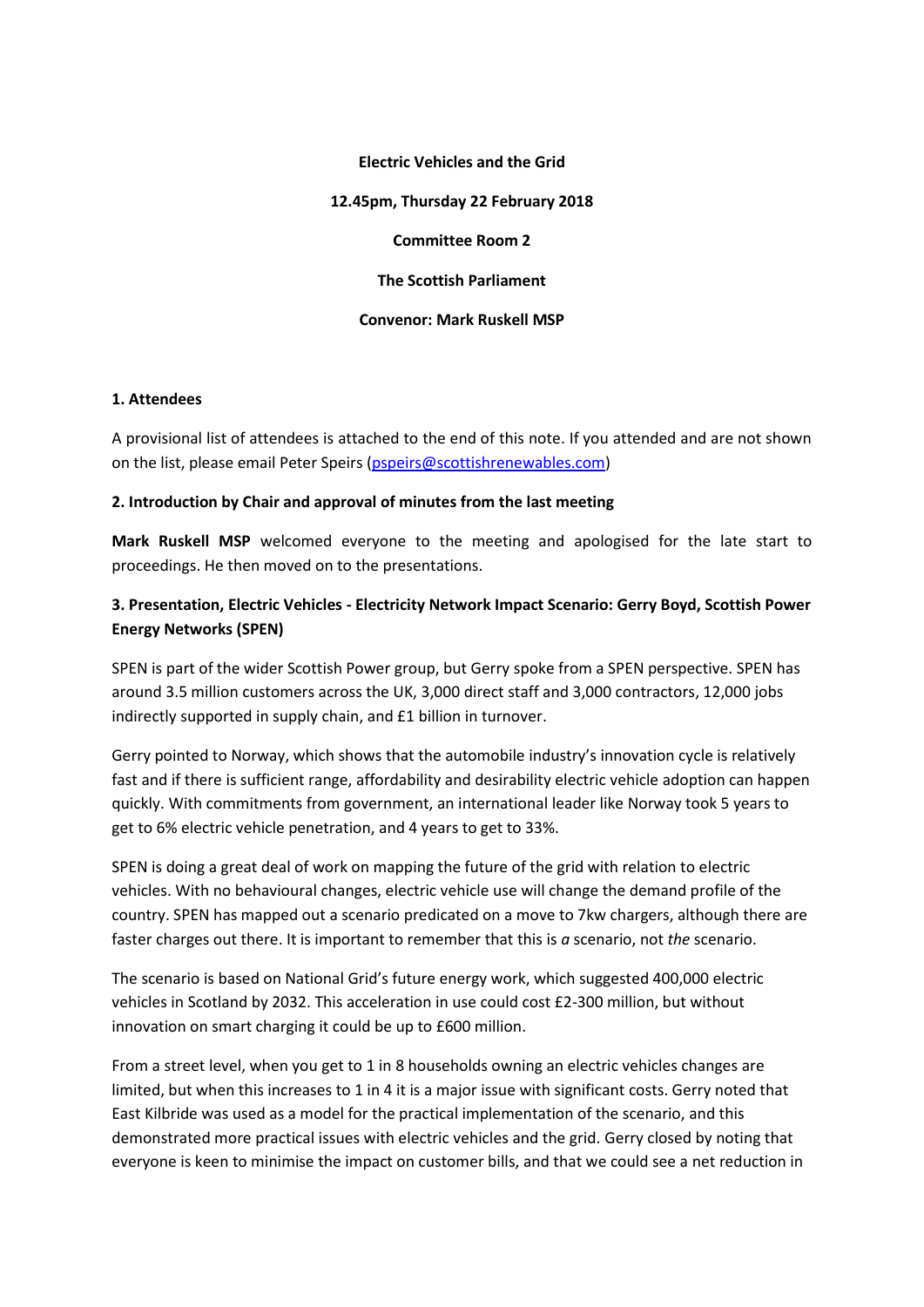charges on fuel as electricity is cheaper than petrol or diesel. The question is who pays: if general reinforcement is carried out by SPEN and others like them, then the costs are effectively socialised across all customers, which is a wider question that must be considered.

### **4. Presentation, Electric Vehicles Squeezing out Full Value: Felicity Jones, Everoze Partners**

Felicity discussed squeezing value from electric vehicles. Felicity noted the wide range of values that can be derived from a vehicle. Value goes beyond cost, and the most interesting part is the question of portable storage. Portable storage can help energy providers and others.

Felicity invited us to imagine a scenario: you are parked up and plugged in, and perhaps the system inertia is quite low and National Grid needs storage help to manage the frequency. They might pay tens of pence for an hour just to rent the car battery. Imagine the power system changes and perhaps some local constraint issues have to be dealt with: the value is dispersed and changeable as individually the value is often quite small, with revenue hopping between small services.

This is already happening. Felicity noted the hard won lessons from stationary storage, in which Everoze has been a significant player. It is a really complex and difficult task for everyone involved with multifaceted levels of complexity. This is compounded when it is dispersed.

Felicity said that electric vehicles offer multiple services: they are mobility machines; they are portable energy storage; and they are data generators. We have lot of small devices, dynamically hopping between a large number of sources of value, for multiple actors. This is in exchange for what are individually very small payments. That means that, to extract the most value, we need to be much more efficient. Focusing specifically on portable storage value – this is highly dispersed and changeable: There are lots of services that can be provided – value is maximised by hopping between them. Felicity believed there are major implications for optimisation analytics, AI solutions, and potentially even blockchain solutions, for developing new platforms for trading flexibility from batteries, and for taking a system view to transportation and electricity – especially on charging infrastructure. Felicity said that our current approach is too manual, too bureaucratic, too expensive and ended by asking how technology can help.

# **5. Presentation, Electric Vehicles and the Grid from a User Perspectice: Alister Hamilton, Chair, Electric Vehicles Association Scotland (EVAS)**

Alister began by noting that EVAS formed about 8 years ago by 7 early adopters of EV in Scotland and now has membership of over 650. EVAS consists of a voluntary board of largely unpaid directors from a wide range of backgrounds. Alister said that their upcoming AGM is on the 24 March and that all are welcome to come along (provided you pay your membership!)

Aliseter became chair last April and that EVAS is now a community interest company that tries to address the issues that electric vehicle drivers face and improve access. Alister noted that there are charge points accessible via an access card handled by Chargeways Scotland, which gives access to hundreds of chargers across Scotland. There are, however, lots of different charging rates available and if someone is going from Edinburgh to Aberdeen, they may have to charge for some time during that trip.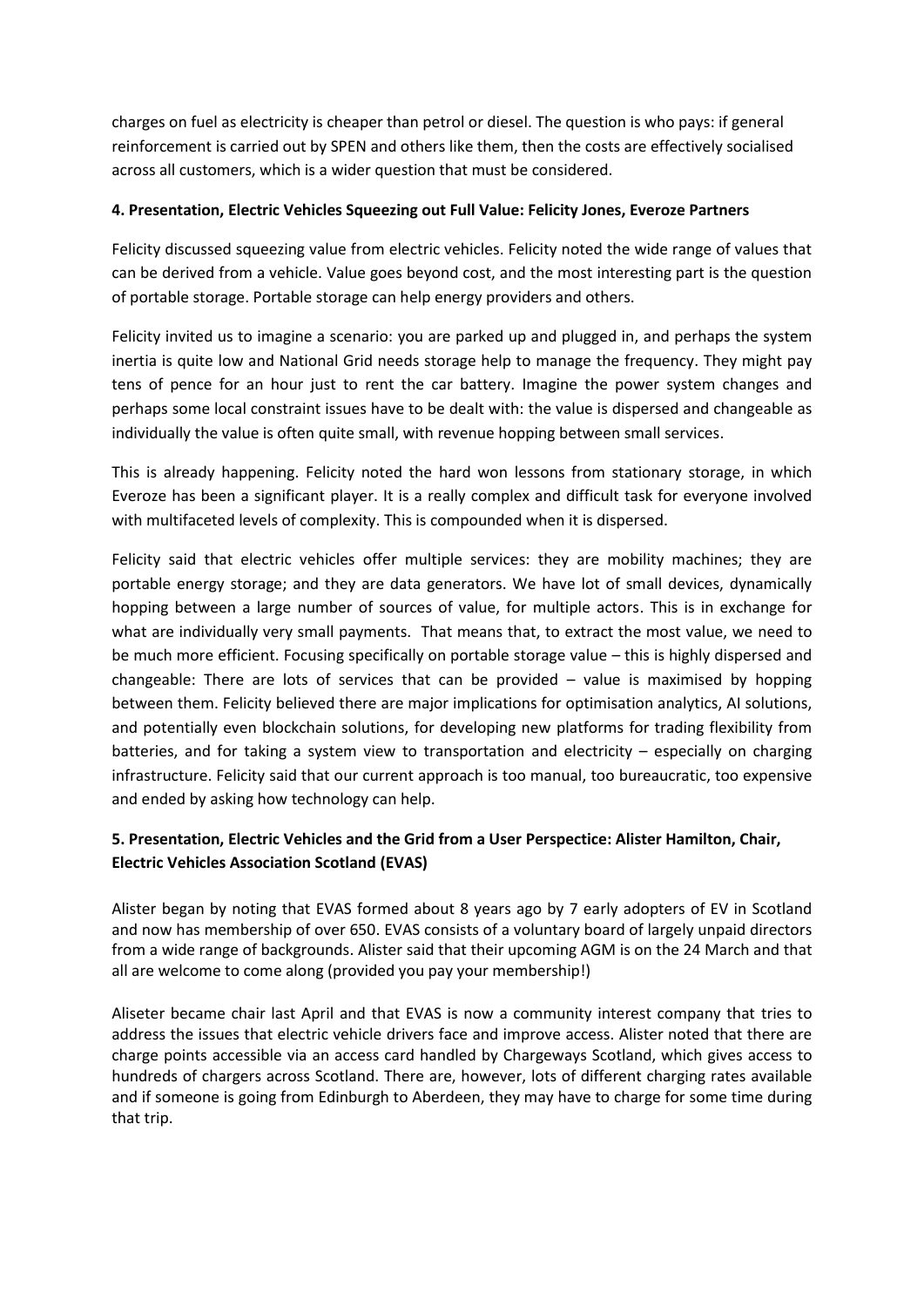Alister compared the aspiration to have no need to sell petrol or diesel cars by 2032 in Scotland with Norway's 2025 target before outlining the strong links EVAS has with similar associations across the world, including Costa Rica, the USA, and Norway.

Alister noted that the subtleties of difference between conventional and electric vehicles are greater than most people believe. He said that 'rapid charger rage' is a common theme, as is the annoyance at being "iced" which is where an electric vehicle charging bay is occupied as a parking space by conventional car. Alister explained that data has been mentioned as an important solution in the past: how do you know which rapid chargers are being used or iced at any given time? Or even if the charger you want to use is working at all? These issues are not immediately clear to Transport Scotland and those who work on the network, so data can be utilised to provide information. Alister noted that EVAS talks to central government and local authorities to put the case for electric vehicles and ask questions about tenements and on street charging, for example. Alister concluded by saying that EVAS hopes to offer more services as we go forward and work closer with the vehicle manufacturers.

## **6. Question and Answer Session**

# **NB As people did not identify themselves when asking their questions, the questions are unattributed**

- When will SPEN start adapting and plugging in chargers; who's going to pay for it all; and should we build in chargers in newbuild housing?
	- $\circ$  Gerry Boyd said that the question is who is going to build the infrastructure? The drive from BEIS is for network companies to not build the infrastructure, but for the market to deal with it reactively and EU regulations to encourage the market to do the same. Gerry said that if we are building new housing, it should be future-proofed. Felicity Jones wondered whether we mean physical kit or digital infrastructure when we discuss infrastructure; e.g. when we talk about charging points, should we be constructing new ones or should we be making people aware of what's there – should we have an Airbnb for charging points? She suggested we focus on the digital as well as the physical. Alister from EVAS agreed and indicated that Guy: That's true. There is some UK-level talk of having some infrastructure commonalities across the UK, and noted his view that there should be more planning requirements on electric vehicle infrastructure.
- There is an APPG being set up on electric vehicles at Westminster. The rage issues discussed in the meeting could be quite acute as the car traditionally typifies individual freedom, so battery powered vehicles have to support that
- Codebase in Edinburgh has a number of companies brought together in hackathons which have included solutions like adapt Lothian buses app to take in all transport and amend to the prevailing circumstances: will EVAS take in electric bikes and can EVs help to contribute inmproving feedback to EV drivers and car charging at home was considered in the SPEN scenario, but have you included vans in the scenario?
- To drive from Orkney to Edinburgh requires 9 chargers. Robustness is an issue: if a couple of rural chargers are broken, then you can break down. It is key that issues are fixed timeously (experience of broken one for 2 weeks) and that there are more than one charger per location.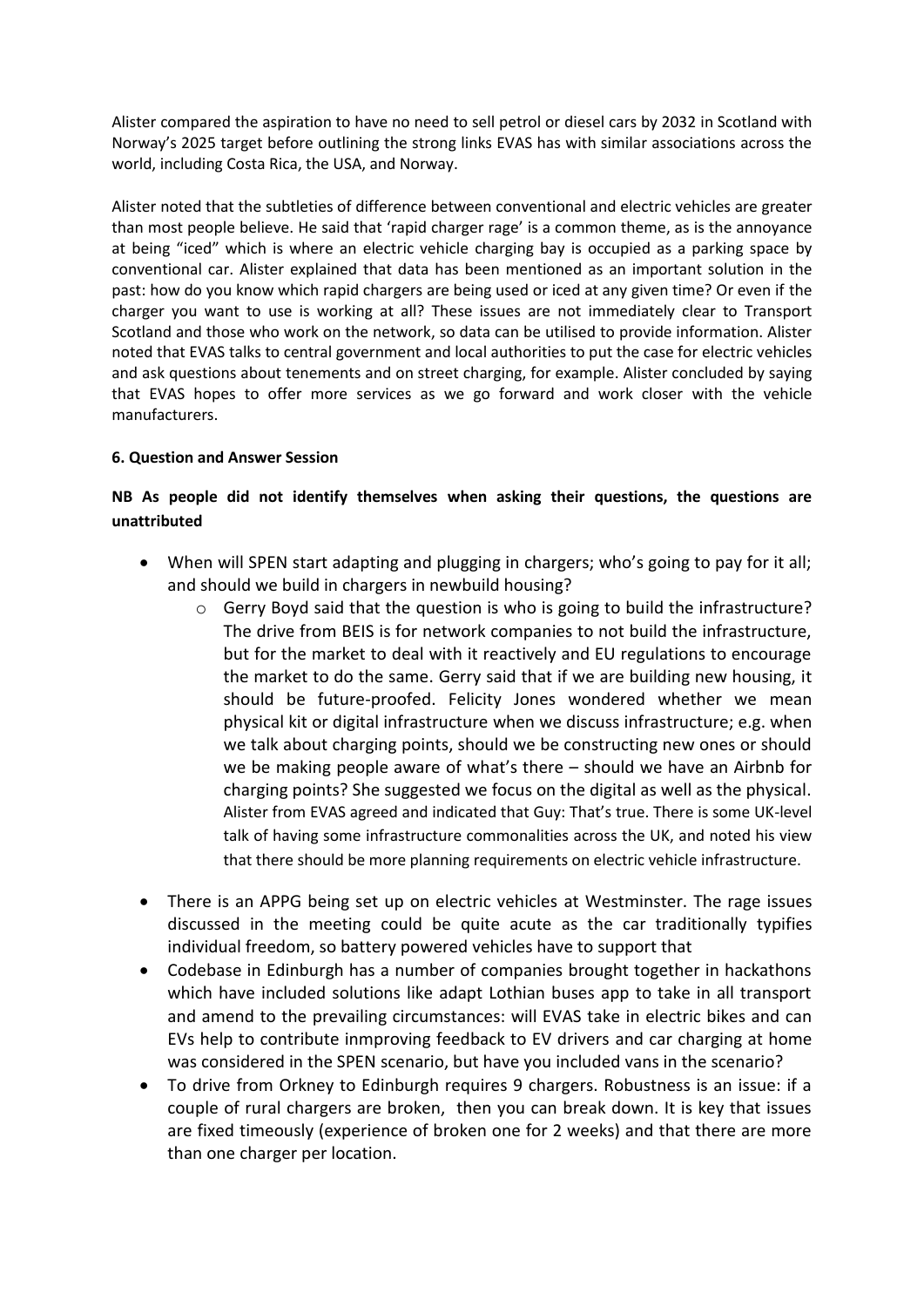- o Alister from EVAS said he is blue in the face talking to Transport Scotland on this, but putting ourselves in a vulnerable position; we want three separate chargers per section, in France they have a failsafe plug in socket as well. Felicitywanted to take the question about peak power challenge and noted that the National Grid has done a lot of work on this. She is not concerned from a technical perspective, but the challenge is DNOs don't yet have the clear visibility of where the support is needed and then markets building up around that
- o Gerry from SPEN noted that they have considered fleets and vans and are trying to devise both top down and bottom up solutions on this.
- What is the life expectancy of an EV?
- Electricity is a secondary source of power, so we have to generate electricity, which could cost more for EVs. Batteries have existed for quite some time, and there is Scottish work being done to improve battery technology and increasing capacity.
- If we are talking in hundreds of millions of infrastructure costs, the issue when socialising them is when saying there will be a potential benefit to households that is based on a median sample, but not everyone. The potential benefits should also be socialised, e.g. if there are reductions in cost that derive in the long run how do we ensure that everyone benefits?
	- o Gerry noted that it is costing more to run electric vehicles. SPEN did a C02 impact assessment on running electric v diesel and established the efficiency levels of electric vehicles in terms of the grid. Gerry also said that storage is not a net generator of electricity, but can help manage demand and supply. A key challenge is simplifying and improving processes for customers.
	- $\circ$  Felicity said that on cost, the national evidence from National Grid is that as soon as you open the market up to demand side response and battery storage the costs fall. She said that we should think about broader implications of all forms of battery change
	- o Alister said that In terms of mileage, you're looking at upwards of 150,000 miles of life for an electric vehicles on average. He said that there is already a large fleet of batteries that are electric, so the EVAS is interested in how the fleet can be kept going. He noted that his Nissan leaf is five years old and he knows you get some information on the wear and tear of the battery.
- What should the Scottish Government do and is it doing it?
	- Gerry Boyd said that it a key is understanding what this actually means in terms of vehicles and usage across the network; we've started the process with the Scottish Government and the public, and would like this process to continue.
	- o Felicity said that the Sottish Government should reframe the challenge beyond kit and as one of digital infrastructure.
	- o Alister said that the Scottish Government needs to get systems in place to improve reliability.

## **7. AOB**

**Peter Speirs** apologised for the lack of provision of sandwiches and promised to ensure it is provided in the future.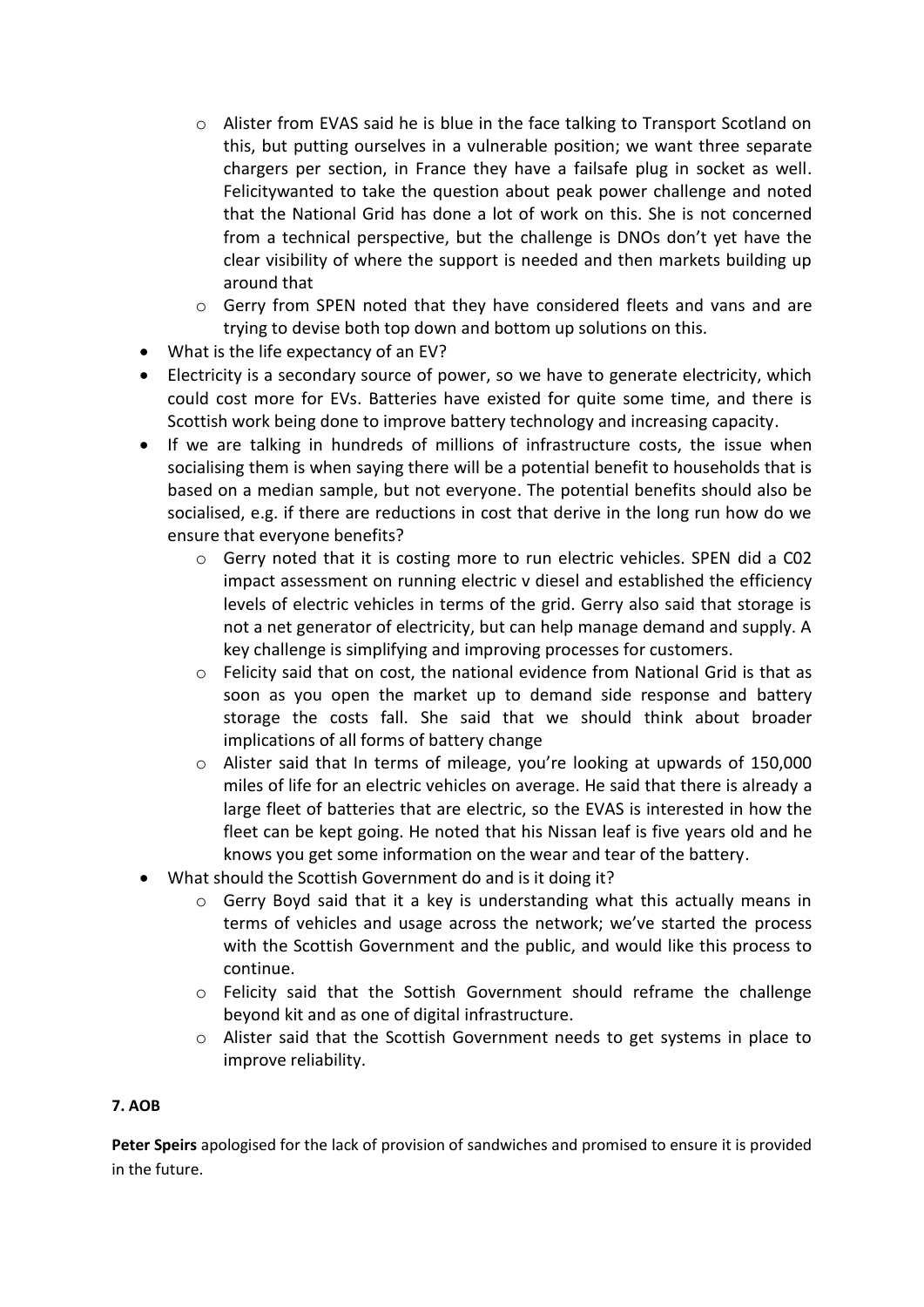### **8. Attendees**

### **Members**

| <b>FIRST NAME</b>        | <b>LAST NAME</b>                    |
|--------------------------|-------------------------------------|
| Mark Ruskell             | <b>MSP</b>                          |
| <b>Alexander Burnett</b> | <b>MSP</b>                          |
| Stephen Strachan         | Individual                          |
| Alan Beal                | Bacra Ltd                           |
| <b>Andrew Faulk</b>      | Individual                          |
| <b>Claire Addison</b>    | <b>AES</b>                          |
| Colin Campbell           | <b>Scottish Futures Trust</b>       |
| <b>Eilidh Clark</b>      | <b>Scottish Renewables</b>          |
| <b>Elaine Waterson</b>   | <b>Energy Savings Trust</b>         |
| <b>Enrique Troncoso</b>  | SystenGConsulting                   |
| <b>Ewen Cairns</b>       | <b>Brodies</b>                      |
| Hannah Smith             | <b>Scottish Renewables</b>          |
| Ian McCaskey             | <b>Building Engineering</b>         |
|                          | <b>Services Association</b>         |
| <b>Joan Pisanek</b>      | Sunamp                              |
| John Maclean             | Individual                          |
| John Taylor              | Individual                          |
| Joseph Mitchell          | <b>Scottish Renewables</b>          |
| Julia Wallis             | Wood                                |
| <b>Karen Freel</b>       | Perspectiva Consultants             |
| <b>Katie Alcock</b>      | <b>Edinburgh Napier</b>             |
|                          | University                          |
| <b>Keith Baker</b>       | Glasgow Caledonian                  |
| Lynne Bryceland          | University<br><b>Scottish Power</b> |
| Mark Whiffett            | <b>Scottish Energy News</b>         |
| <b>Matthew Eastwood</b>  | <b>Energy Saving Trust</b>          |
| <b>Michael Gettinby</b>  | Vattenfall                          |
|                          |                                     |
| <b>Nigel Holmes</b>      | Scottish Hydrogen and               |
|                          | <b>Fuel Cell Association</b>        |
| Paul Gill                | Environmentally                     |
|                          | <b>Sustainable Systems</b>          |
| <b>Peter Speirs</b>      | <b>Scottish Renewables</b>          |
| <b>Shem Weekes</b>       | Individual                          |
| Stephen Strachan         | ChangeWorks                         |
| <b>Tariq Muneer</b>      | <b>Edinburgh Napier</b>             |
|                          | University                          |
| <b>Will Sutton</b>       | Individual                          |
| Yvonne Lawrie            | <b>Edinburgh Napier</b>             |
|                          | University                          |
| Hannah Smith             | <b>Scottish Renewables</b>          |